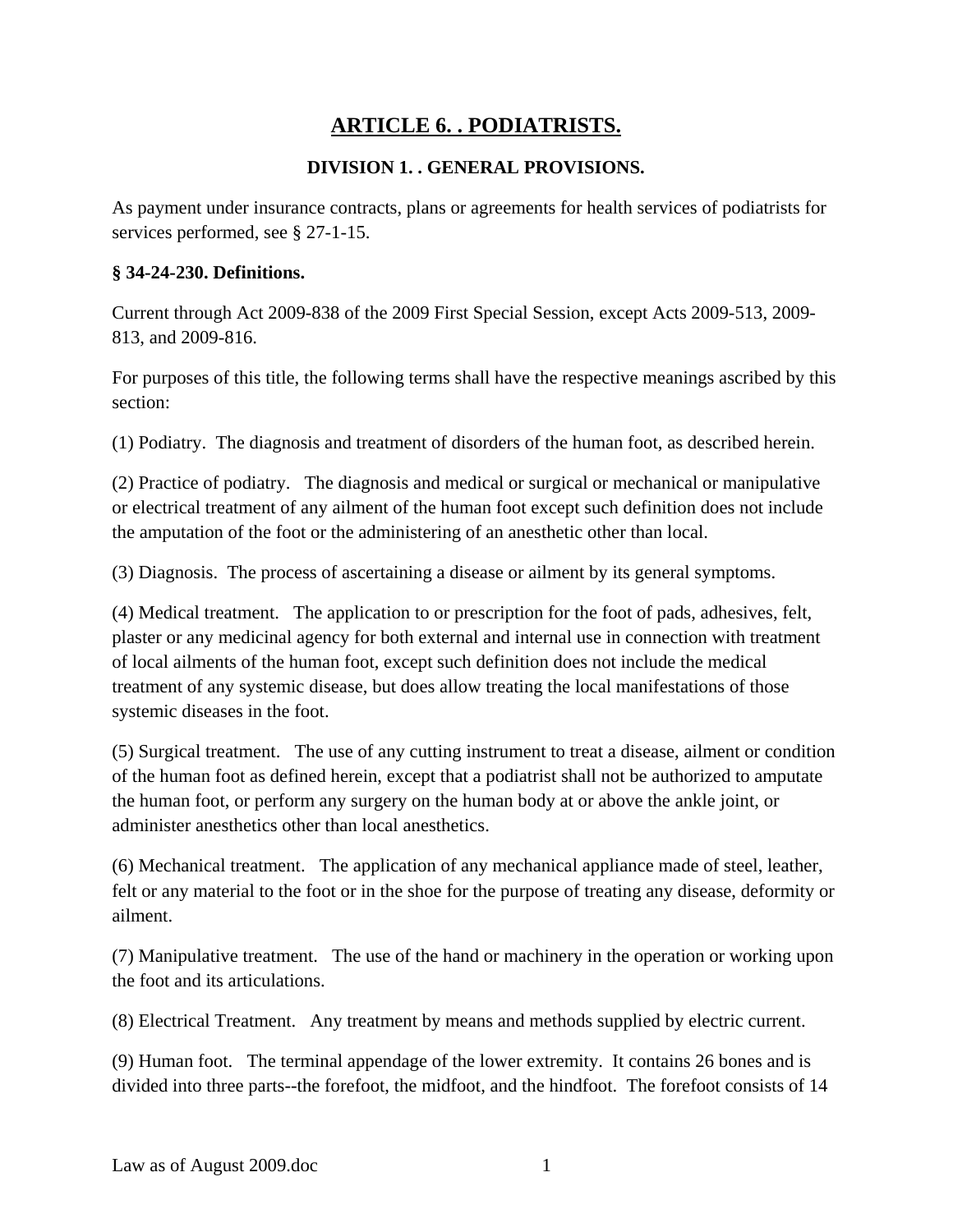phalanges and five metatarsals. The midfoot consists of five tarsal bones and their articulations. The hindfoot consists of two tarsal bones, the calcaneus and the talus. The foot is defined as including all 26 complete boney structures below the ankle joint, which ankle joint consists of the distal tibia and fibula and their articulations with the talus. The distal aspect of the tibia and fibula, the achilles tendon, and all structures above the dome of the talus reside within the leg.

#### CREDIT(S)

(Acts 1967, No. 741, p. 1586, § 1; Acts 1971, No. 2427, p. 3870, § 1; Acts 1975, No. 1199, p. 2376, § 1; Acts 1982, No. 82-437, p. 687, § 1; Acts 1983, 2nd Ex. Sess., No. 83-131, p. 137, § 1.)

#### **§ 34-24-231. False or misleading statements in advertisements.**

Current through Act 2009-838 of the 2009 First Special Session, except Acts 2009-513, 2009- 813, and 2009-816.

It shall be unlawful for any person engaged in the practice of podiatry in this state to print or cause to be printed, or circulate or cause to be circulated, or publish or cause to be published, by any means whatsoever, any advertisement or circular in which appears any untruthful, impossible or improbable or misleading statement or statements, or anything calculated or intended to mislead or deceive the public.

## **§ 34-24-232. Grandfather clause. Repealed by Act 2009-715, § 2, effective August 1, 2009.**

Current through Act 2009-838 of the 2009 First Special Session, except Acts 2009-513, 2009- 813, and 2009-816.

#### **§ 34-24-233. Exemptions.**

Current through Act 2009-838 of the 2009 First Special Session, except Acts 2009-513, 2009- 813, and 2009-816.

Nothing in this article shall be construed as applying to physicians, surgeons or persons authorized to practice the healing arts as otherwise provided under the laws of the State of Alabama. No person who qualifies for a certificate of license under this article shall be subject to examination by the State Board of Medical Examiners.

#### CREDIT(S)

(Acts 1967, No. 741, p. 1586, § 17; Acts 1975, No. 1199, p. 2376, § 6.)

# **§ 34-24-234. Penalties for violations. Repealed by Act 2009-715, § 2, effective August 1, 2009.**

Law as of August 2009.doc 2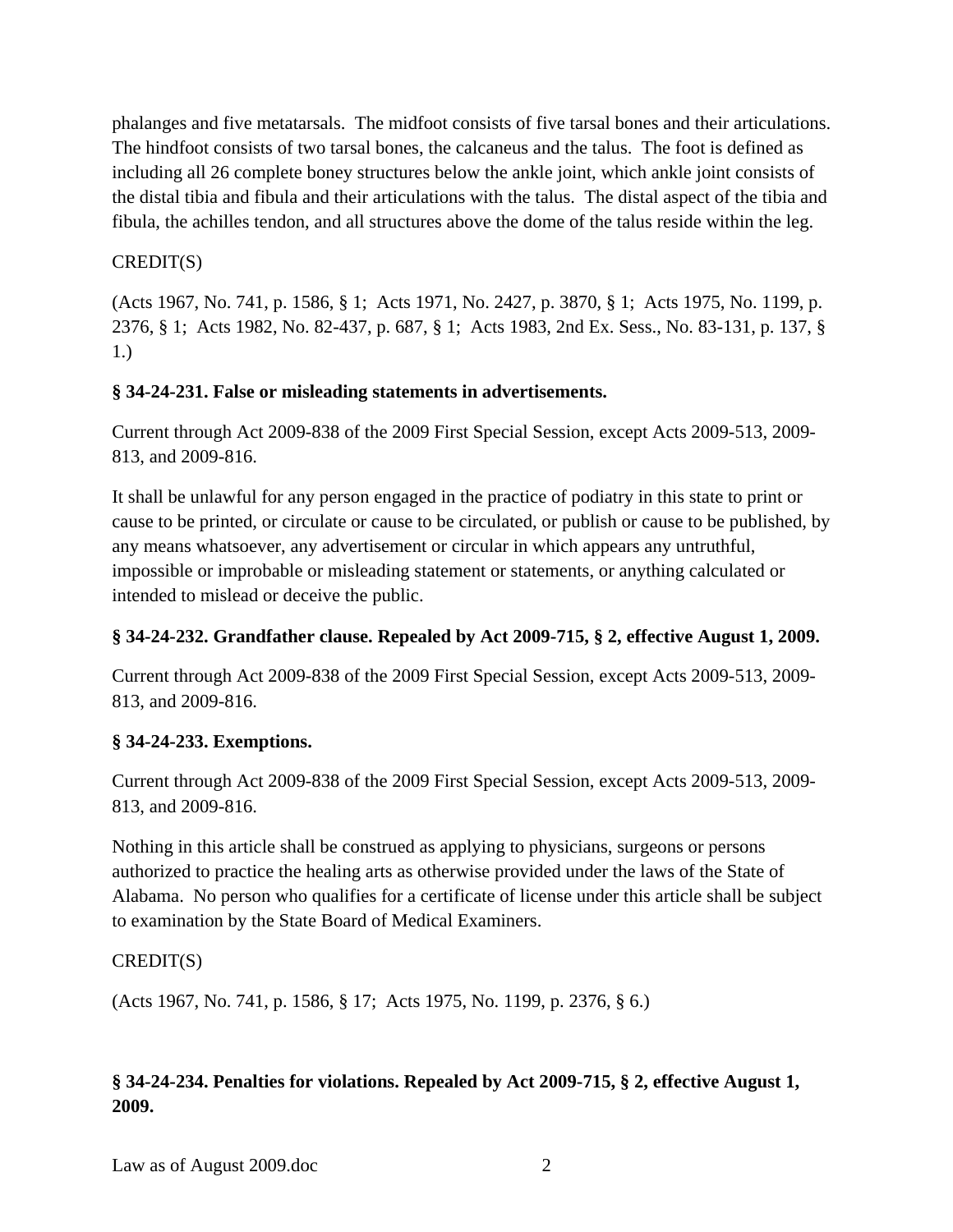Current through Act 2009-838 of the 2009 First Special Session, except Acts 2009-513, 2009- 813, and 2009-816.

### **DIVISION 2. . BOARD OF PODIATRY.**

## **§ 34-24-250. Appointment; composition; qualifications of members; appointment; terms of office**.

Current through Act 2009-838 of the 2009 First Special Session, except Acts 2009-513, 2009- 813, and 2009-816.

 (a) The Governor of Alabama shall appoint a State Board of Podiatry consisting of seven persons, each of whom shall be a citizen of the United States and of Alabama, over the age of 25, and shall have been engaged in the actual continuous practice of podiatry in the State of Alabama for at least five years next preceding his or her appointment. One member of the board shall be appointed each year, with the exception of three members being appointed every fifth year starting in 1979, for terms of five years and until their successors are appointed and qualified. No member of the board shall be reappointed for a successive term. Previous board members are eligible for nonsuccessive appointments. The Governor may remove from office at any time any member of the board for neglect of duty, incompetency, improper or unprofessional conduct, or when the license or certificate of any member has been suspended or revoked. Vacancies on the board shall be filled by appointment by the Governor in the manner provided in this section. The Governor shall furnish each member of the board at the time of appointment a certificate of appointment, and the appointee shall qualify by taking the usual oath of office before the judge of probate of his or her home county within 15 days from the date of appointment.

(b) After April 6, 1993, each vacant office occurring shall be first offered to each available black licensee until a black member is appointed to the board. When a black member is appointed to the board, thereafter appointments shall be made in such a manner as to ensure at least one black member on the board at all times, and the membership of the board shall be inclusive and reflect the racial, gender, geographic, urban/rural, and economic diversity of the state.

#### CREDIT(S)

(Acts 1967, No. 741, p. 1586, § 3; Acts 1979, No. 79-601, p. 1065, § 1; Acts 1993, No. 93-156, p. 233, § 3; Act 2009-38, § 3.)

#### **§ 34-24-251. Meetings; quorum.**

Current through Act 2009-838 of the 2009 First Special Session, except Acts 2009-513, 2009- 813, and 2009-816.

The State Board of Podiatry shall hold meetings at such times and places as the board may designate for the discharge of all business as may legally come before the board, and may hold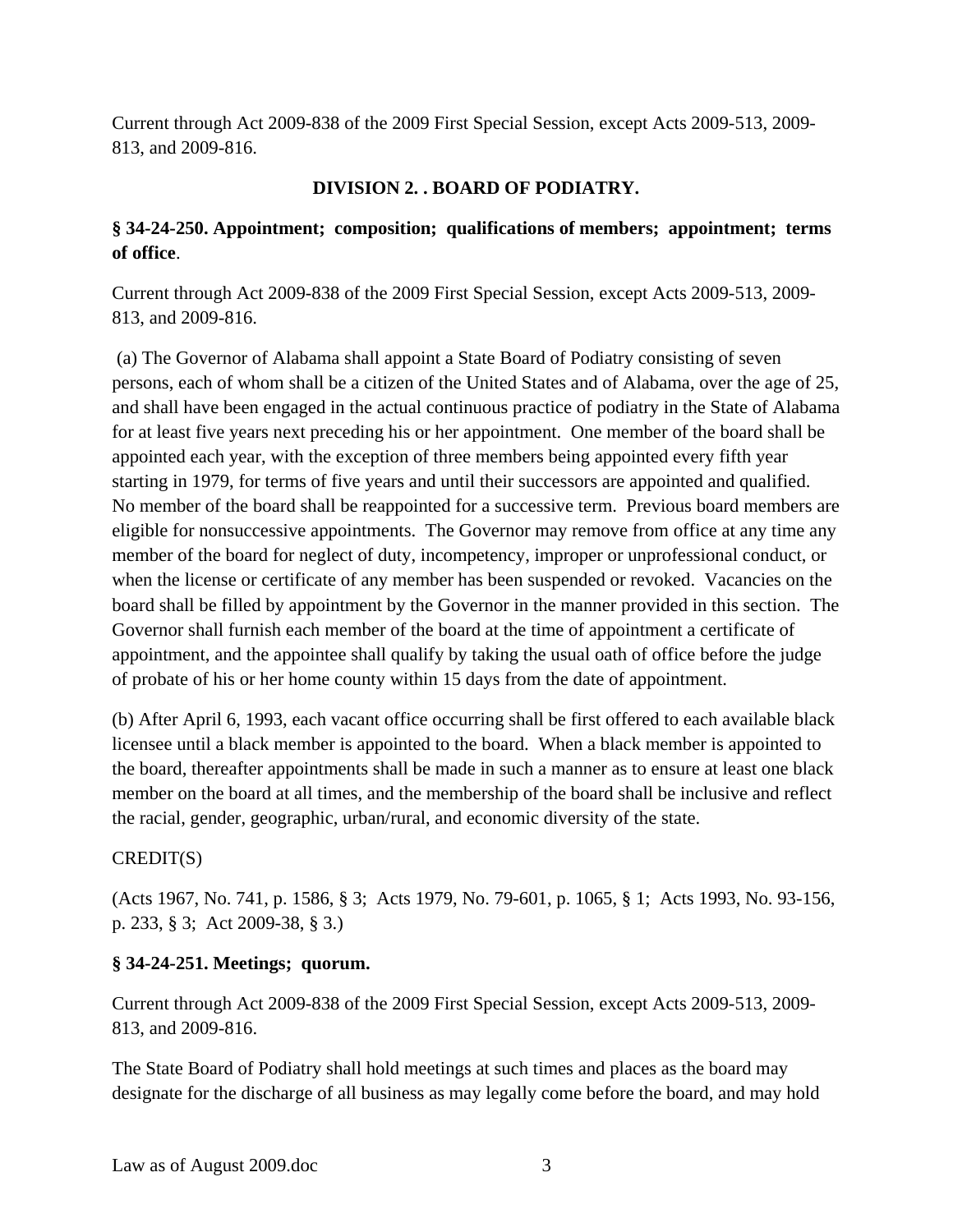additional meetings, on call of the president of the board, and the president shall call such meetings on petition of a majority of the members of the board for carrying into effect the provisions of this article. The board may transact any and all business that may legally come before the board at these meetings including, but not limited to, designating times and places for the examination of applicants for licenses or certificates. The secretary-treasurer shall transact all ad interim business for the board unless otherwise specified in this article. A majority of the members of the board shall constitute a quorum for the transaction of business. Should a quorum not be present on the day appointed for any meeting, those present may adjourn from day to day until a quorum is present.

### CREDIT(S)

(Acts 1967, No. 741, p. 1586, § 4; Acts 1989, No. 89-242, p. 342, § 3; Act 2009-715, § 1.)

## **§ 34-24-252. Powers and duties.**

Current through Act 2009-838 of the 2009 First Special Session, except Acts 2009-513, 2009- 813, and 2009-816.

The State Board of Podiatry shall be the certifying board for podiatrists and shall have the exclusive power and authority to certify and to issue, suspend, revoke, limit, and reinstate all licenses or certificates authorizing the licensee to practice podiatry in the State of Alabama, and shall have the following authorities and shall perform the following duties:

(1) To promulgate any rules and regulations for its government as it may deem necessary and proper; and for purposes of disciplining its licensees, in addition to any other powers of the board, the board may adopt and collect administrative fines, not to exceed two thousand dollars (\$2,000) per violation, and may institute any legal proceedings necessary to effect compliance with this article.

(2) To provide a standard of efficiency as to the moral, educational, and experience qualifications and fitness for all persons who desire to practice podiatry in this state.

(3) To elect annually one of its members as president, one as vice-president, and one as secretary-treasurer, who shall hold their respective offices for one year and until their successors are elected and qualified. If a vacancy occurs in any of the three offices, a special meeting of the board shall be called for the purpose of filling the vacancy for the unexpired term.

(4) To administer any oaths and take any affidavits as are required by this article, certifying thereto under its hand and the seal of the board.

(5) To assist in the prosecution of violations of this article.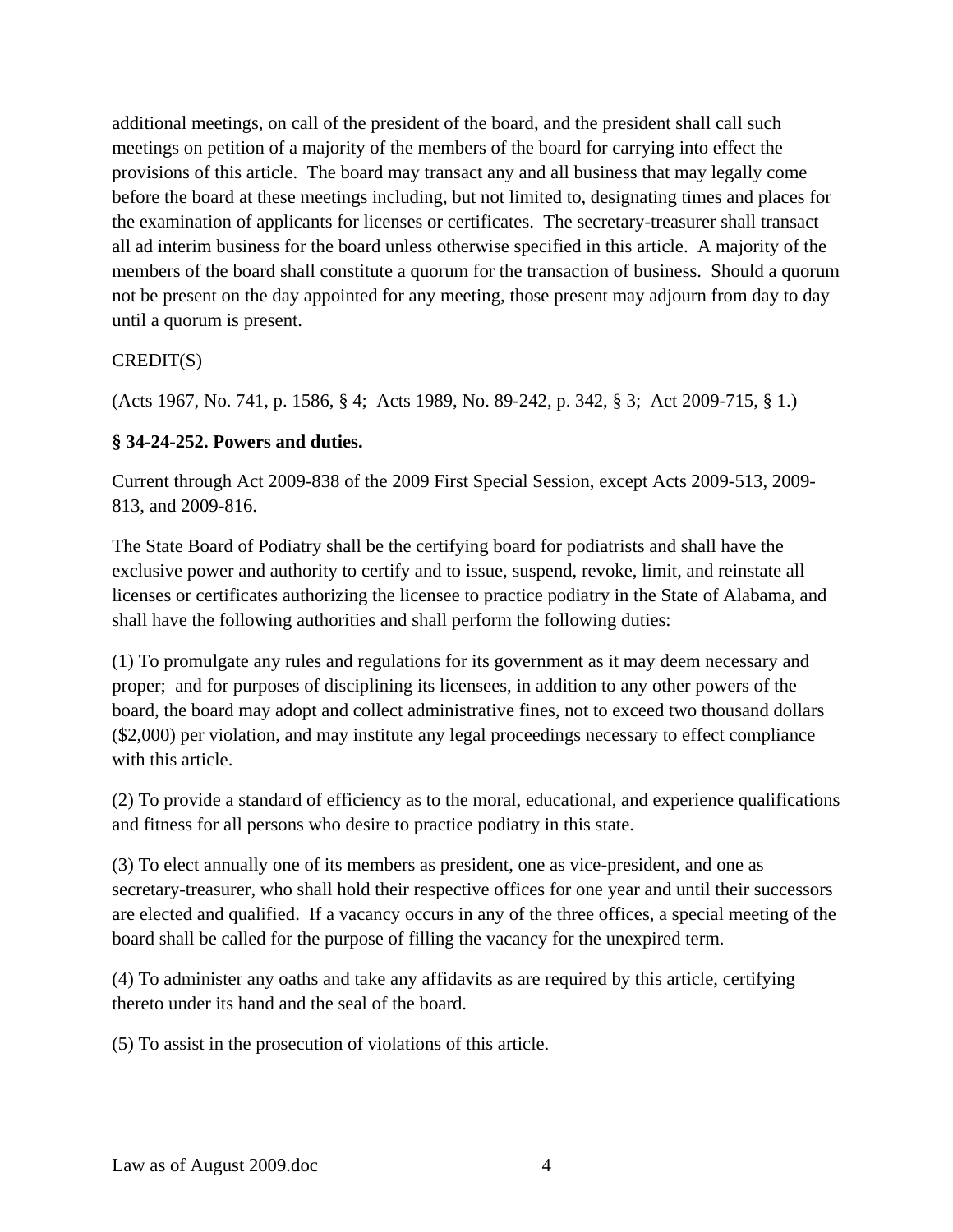(6) To appoint or employ a legal adviser or counsel, when deemed necessary, whose compensation shall be fixed by the board and paid in the same manner as the per diem and expenses of the board are paid.

(7) To adopt a common seal to be affixed to its official documents.

(8) To keep a record of its proceedings, a register of persons licensed as podiatrists, and a register of licenses and certificates revoked by the board.

(9) To annually, on or before January 1, make a report to the Governor of Alabama of all its official acts during the preceding year, of its receipts and disbursements, a full and complete report of the condition of podiatry and the practice in this state, and to file duplicate copies of the report with the Secretary of State, the State Auditor, and the Alabama Department of Archives and History.

(10) To employ, when deemed necessary and without regard to the state Merit System, and set the salary of, an executive director who shall serve at the pleasure of the board and shall administer board policy.

### CREDIT(S)

(Acts 1967, No. 741, p. 1586, § 5; Acts 1987, No. 87-588, p. 970, § 1; Acts 1989, No. 89-242, p. 342, § 3; Acts 1993, No. 93-156, p. 233, § 3; Act 2009-715, § 1.)

## **§ 34-24-253. Compensation of members; disposition of funds.**

Current through Act 2009-838 of the 2009 First Special Session, except Acts 2009-513, 2009- 813, and 2009-816.

The members of the State Board of Podiatry shall each be entitled to receive the same per diem and travel allowance as is paid by law for state employees for each day actually employed in the discharge of their official duties, in addition to any daily compensation or allowance, if any, as may be provided by the board, in such amount as may be determined by the board out of the funds realized from the fees provided for in this article. Should the funds in the hands of the board at the end of any fiscal year be more than one hundred thousand dollars (\$100,000), the excess of this amount shall be paid into the General Fund in the State Treasury.

#### CREDIT(S)

(Acts 1967, No. 741, p. 1586, § 6; Acts 1985, No. 85-359, p. 300, § 3; Acts 1989, No. 89-242, p. 342, § 3; Act 2001-253, p. 305, § 3; Act 2009-715,§ 1.)

## **§ 34-24-254. Salary and bond of secretary-treasurer. Repealed by Act 2009-715, § 2, effective August 1, 2009.**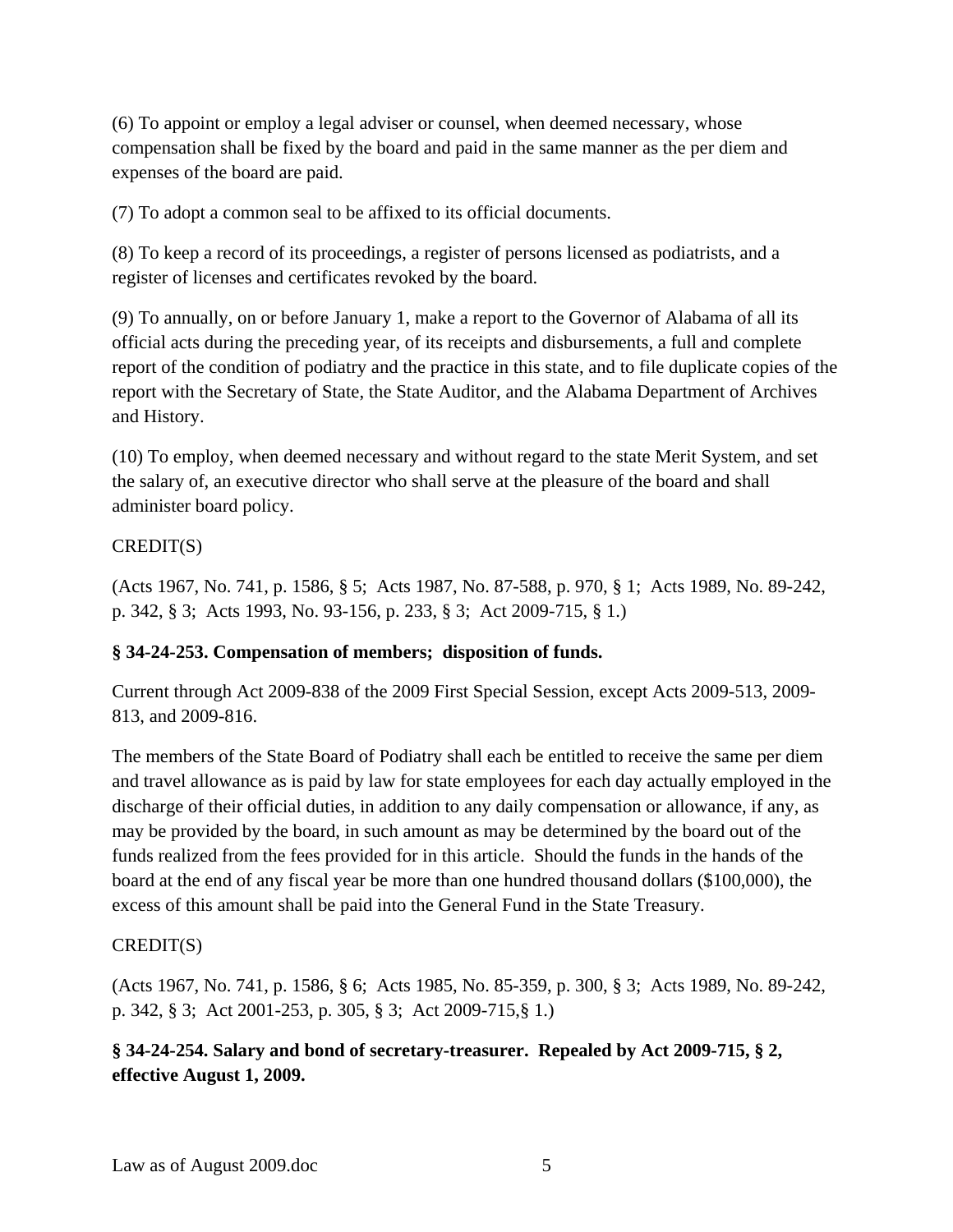Current through Act 2009-838 of the 2009 First Special Session, except Acts 2009-513, 2009- 813, and 2009-816.

#### **§ 34-24-255. Examinations--Requirements; issuance of license; fees.**

Current through Act 2009-838 of the 2009 First Special Session, except Acts 2009-513, 2009- 813, and 2009-816.

 (a) Every person desiring to commence the practice of podiatry shall apply to the board and shall pay an application fee as established by the board. The applicant shall thereafter take and pass the standard examination provided in this article and fulfill the other requirements as herein provided. The applicant shall be 19 years of age or over, or the age as the board may by rule determine, shall be a citizen of the United States or, if not a citizen of the United States, a person who is legally present in the United States with appropriate documentation from the federal government, of good moral character, shall be a graduate of a college of podiatry recognized by the American Podiatric Medical Association, shall have completed a podiatric residency approved by the American Podiatric Medical Association or by the State Board of Podiatry under its rules and regulations, shall have successfully passed all parts of the examination given by the National Board of Podiatric Examiners and shall be able to pass the standard examination prescribed by the State Board of Podiatry. The standard examination shall consist of tests in practical, theoretical, and physiological podiatry, in the anatomy and physiology of the human foot, and in pathology as applied to podiatry. In addition, the standard examination shall test the knowledge of the applicant of the Podiatry Practice Act and the rules and regulations of the board. The standard examination shall not be out of keeping with established teachings and adopted textbooks of recognized schools of podiatry. If the applicant satisfactorily passes the examination provided for he or she shall be issued a license to practice podiatry.

(b) The board may establish and collect an application fee and an examination fee from applicants for licensure, and a nonrefundable reexamination fee for a second or subsequent examination.

#### CREDIT(S)

(Acts 1967, No. 741, p. 1586, § 8; Acts 1975, No. 1199, p. 2376, § 2; Acts 1985, No. 85-359, p. 300, § 3; Acts 1987, No. 87-588, p. 970, § 1; Acts 1989, No. 89-242, p. 342, § 3; Acts 1997, No. 97-159, p. 216, § 3; Act 98-366, p. 665, § 1; Act 2008-132, p. 191, § 3.)

## **§ 34-24-256. Examinations--Conduct. Repealed by Act 2009-715, § 2, effective August 1, 2009.**

Current through Act 2009-838 of the 2009 First Special Session, except Acts 2009-513, 2009- 813, and 2009-816.

#### HISTORICAL NOTES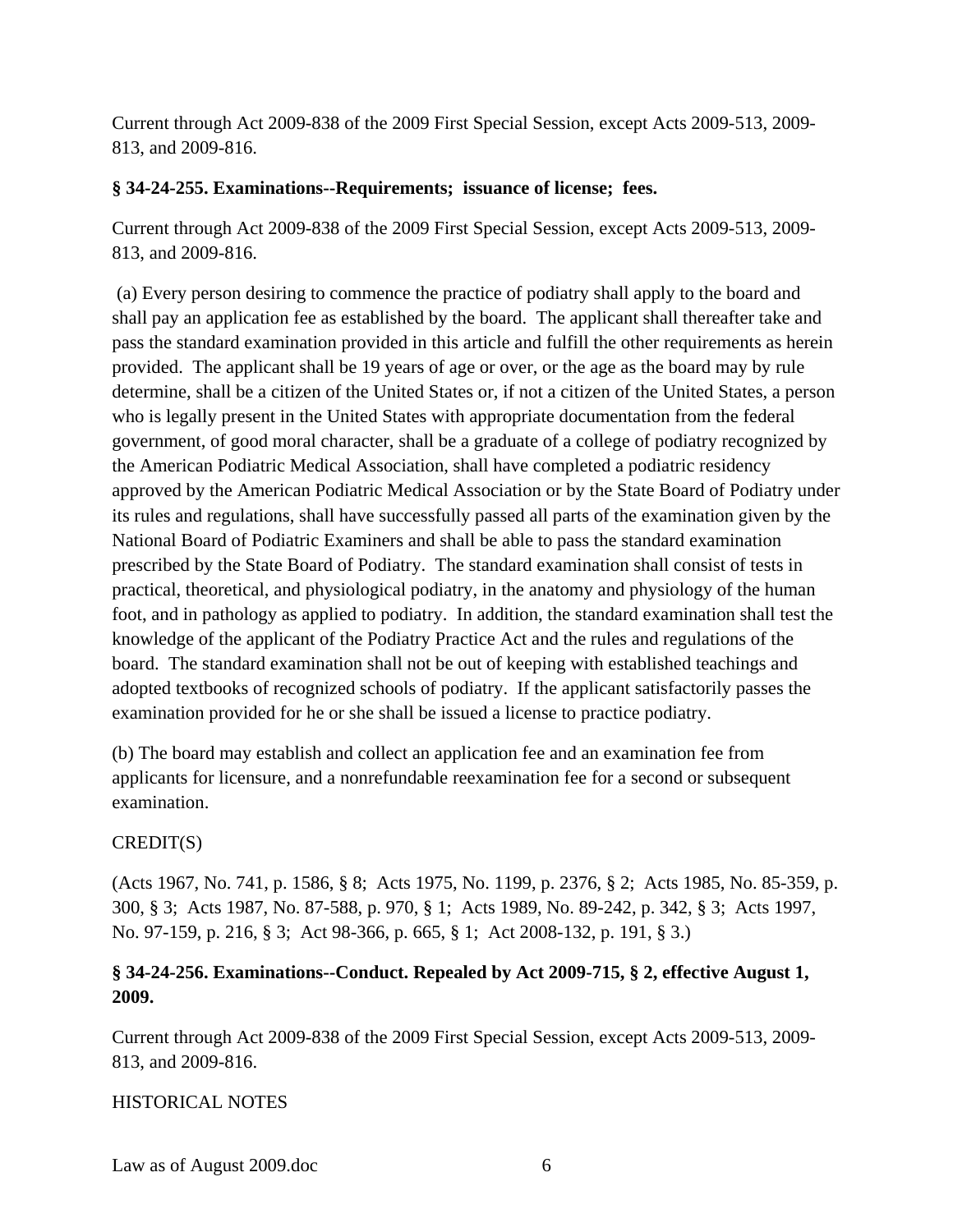#### **§ 34-24-258. Deposit and expenditure of funds.**

Current through Act 2009-838 of the 2009 First Special Session, except Acts 2009-513, 2009- 813, and 2009-816.

All funds received by the board shall be deposited to the credit of the board in a federally insured bank selected by the board, and the execution and enforcement of this article and the payments of salaries, expenses, and other authorized costs shall be paid by checks drawn by the secretarytreasurer and countersigned by a designated member of the board.

#### CREDIT(S)

(Acts 1997, No. 97-159, p. 216, § 4; Act 2009-715, § 1.)

#### **DIVISION 3. . LICENSES.**

#### **§ 34-24-270. Practicing podiatry without license; penalty.**

Current through Act 2009-838 of the 2009 First Special Session, except Acts 2009-513, 2009- 813, and 2009-816.

Any person who shall practice podiatry in this state or hold himself out to the public as a podiatrist, or who shall in any sign or advertisement use the word "podiatrist," "foot specialist," "foot correctionist," "foot expert" or "chiropodist" or any other term or terms or letters indicating that he is a podiatrist or that he practices or holds himself out as practicing podiatry or foot correction, without having at the time of so doing a valid certificate of qualification as provided in this article, shall be guilty of a misdemeanor and, upon conviction, shall be fined for each offense not less than \$50.00 nor more than \$500.00, and may be imprisoned for not less than one month nor more than three months. This article shall not prohibit the fitting, recommending, advertising, adjusting or the sale of corrective shoes, arch supports or similar mechanical appliances or patent or proprietary remedies by licensed retail drug or shoe dealers or manufacturers; but this exception shall not apply to the casting, molding or making of individual molded footgear or devices, unless the same is made upon the prescription of a licensed physician or licensed podiatrist.

#### CREDIT(S)

(Acts 1967, No. 741, p. 1586, § 2.)

## **§ 34-24-271. License to podiatrist coming to this state; fee. Repealed by Act 98-366, p. 665, § 2, effective July 1, 1998.**

Current through Act 2009-838 of the 2009 First Special Session, except Acts 2009-513, 2009- 813, and 2009-816.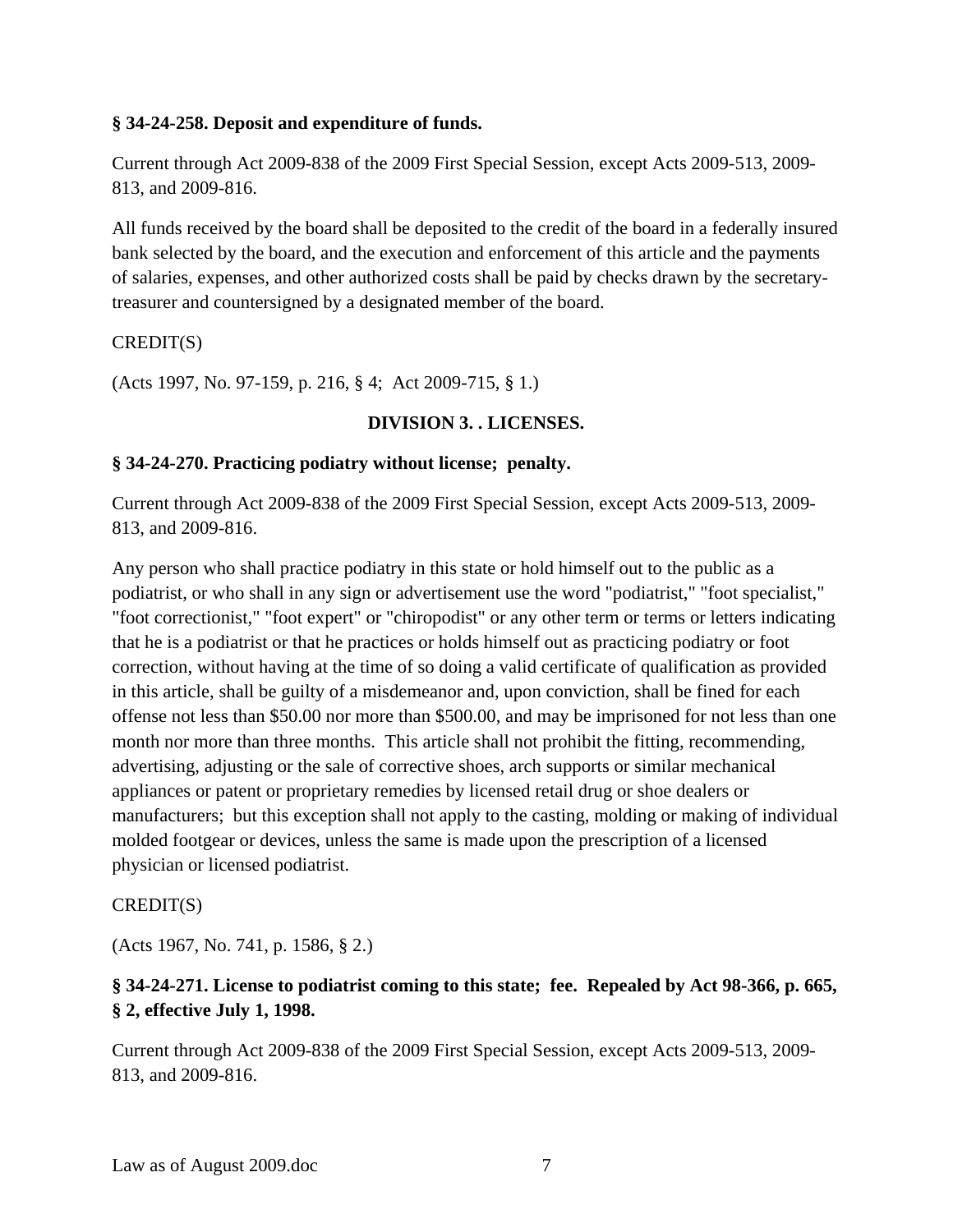#### **§ 34-24-272. Special certificate.**

Current through Act 2009-838 of the 2009 First Special Session, except Acts 2009-513, 2009- 813, and 2009-816.

Any person who is a legal, ethical, and competent practitioner of podiatry in this state, who has been duly examined and licensed by the State Board of Podiatry, and of good moral character and known to the board as such, who shall desire to change his or her residence to another state or territory, or foreign country, shall, upon application to the board and the payment of a fee of fifty dollars (\$50), receive a special certificate over the signature of the president and secretarytreasurer of said board and bearing its seal which shall give the date upon which he or she was registered and licensed.

## CREDIT(S)

(Acts 1967, No. 741, p. 1586, § 12; Acts 1985, No. 85-359, p. 300, § 3; Act 98-366, p. 665, § 1.)

## **§ 34-24-273. Issuance; contents; display by holder.**

Current through Act 2009-838 of the 2009 First Special Session, except Acts 2009-513, 2009- 813, and 2009-816.

Every applicant who shall pass the standard examination, or whose reciprocity has been accepted by the State Board of Podiatry, shall receive from said board a license entitling him to practice podiatry in Alabama, which license shall be signed by the president of the board and countersigned by the secretary-treasurer of the board and have affixed thereto the seal of the board and be duly numbered and registered in the record book kept by the secretary-treasurer of said board, which said record book shall be open to public inspection, and a duly certified copy of said record shall be received as evidence in all courts of this state in the trial of any case. Each person to whom a license has been issued shall keep said license conspicuously in his office or place of business and shall whenever required exhibit the license to any member or representative of the board.

## CREDIT(S)

(Acts 1967, No. 741, p. 1586, § 13.)

## **§ 34-24-274. kRecordation in probate office. Repealed by Acts 1989, No. 89-242, p. 342, § 6, effective April 6, 1989.**

Current through Act 2009-838 of the 2009 First Special Session, except Acts 2009-513, 2009- 813, and 2009-816.

## **§ 34-24-275. Renewal; continuing education.**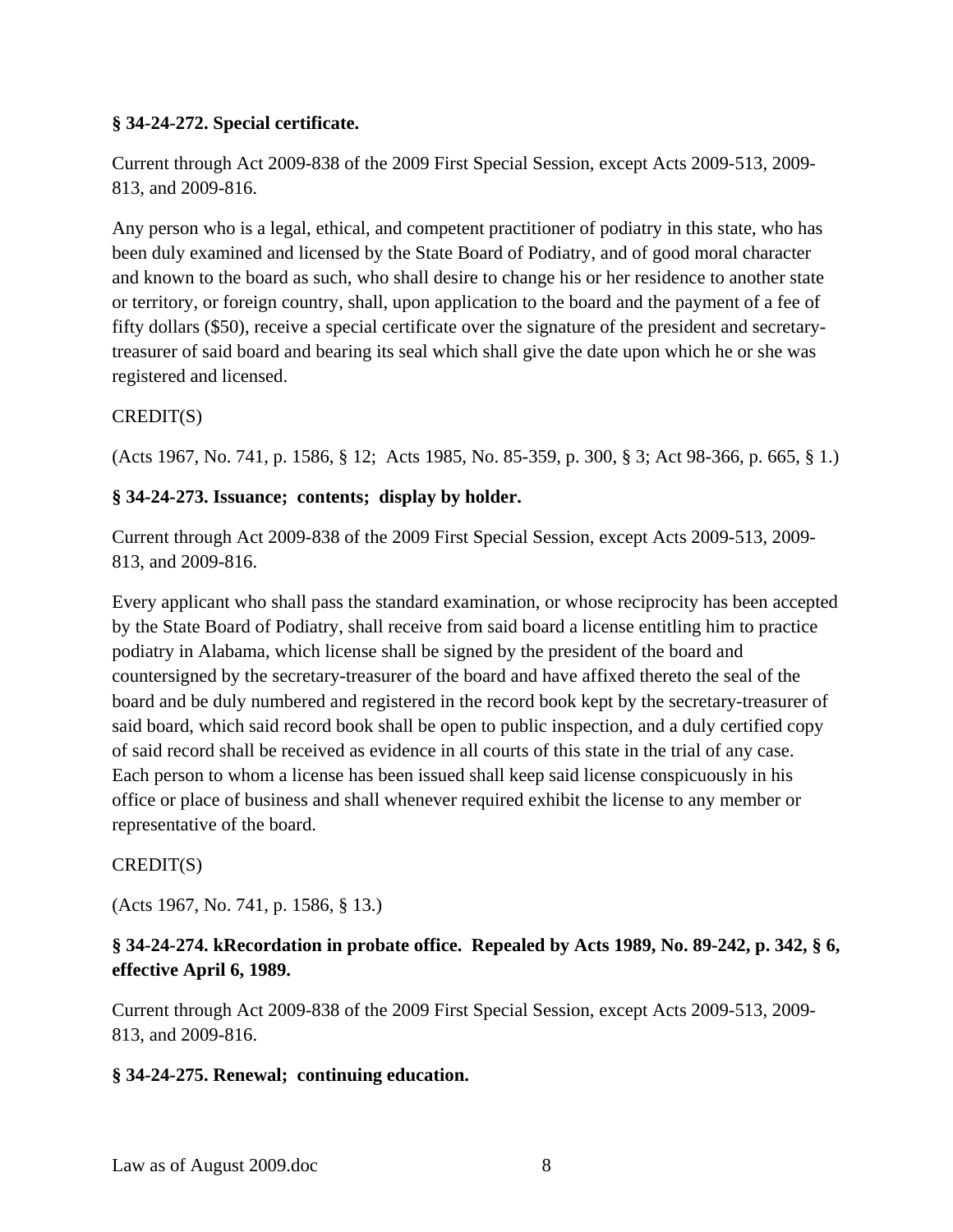Current through Act 2009-838 of the 2009 First Special Session, except Acts 2009-513, 2009- 813, and 2009-816.

Every licensed podiatrist who desires to continue the practice of podiatry shall annually, on or before the first of October, pay to the secretary-treasurer of the state board a renewal registration fee in a reasonable amount set by the board and comply with such other conditions as may be prescribed by the State Board of Podiatry; provided, however, that said license shall be renewed within 30 days after October first, or the licensee shall pay the renewal registration fee and a penalty of \$300.00. Among the conditions to be prescribed by the State Board of Podiatry is the requirement that evidence be furnished by the applicant for renewal of completion of a continuing education program. Such program shall consist of no less than 12 hours, which shall be obtained at the annual state meeting of the Alabama Podiatry Association or any other continuing education program approved by the State Board of Podiatry. Any licensed podiatrist who is inactive in the practice of podiatry for a period of two years may have his license renewed to practice his profession on such conditions as may be prescribed by the State Board of Podiatry.

## CREDIT(S)

(Acts 1967, No. 741, p. 1586, § 15; Acts 1975, No. 1199, p. 2376, § 5; Acts 1979, No. 79-601, p. 1065, § 2; Acts 1985, No. 85-359, p. 300, § 3.)

#### **§ 34-24-276. Suspension or revocation; members of board immune from suit.**

Current through Act 2009-838 of the 2009 First Special Session, except Acts 2009-513, 2009- 813, and 2009-816.

 (a) A license issued to any person may be suspended for a definite period of time, revoked, or limited, or a licensee may be reprimanded, or an application for licensure or renewal of licensure may be denied by the State Board of Podiatry for any of the following reasons:

(1) Conviction of any offense involving moral turpitude, in which case the record of conviction or a certified copy thereof certified by the clerk of the court or by the judge in which court the conviction is had shall be conclusive evidence of such conviction.

(2) Unprofessional conduct including any conduct of a character likely to deceive or defraud the public, lending his or her license to any person, the employment of "cappers," or "steerers" to obtain business, "splitting" or dividing a fee with any person or persons, the obtaining of any fee or compensation by fraud or misrepresentation, employing directly or indirectly any suspended or unlicensed podiatrist to do any professional work, fraudulent or misleading advertising, the use of any advertising which does not include a disclaimer required by rules and regulations of the board, carrying the advertising of articles not connected with the profession, the employment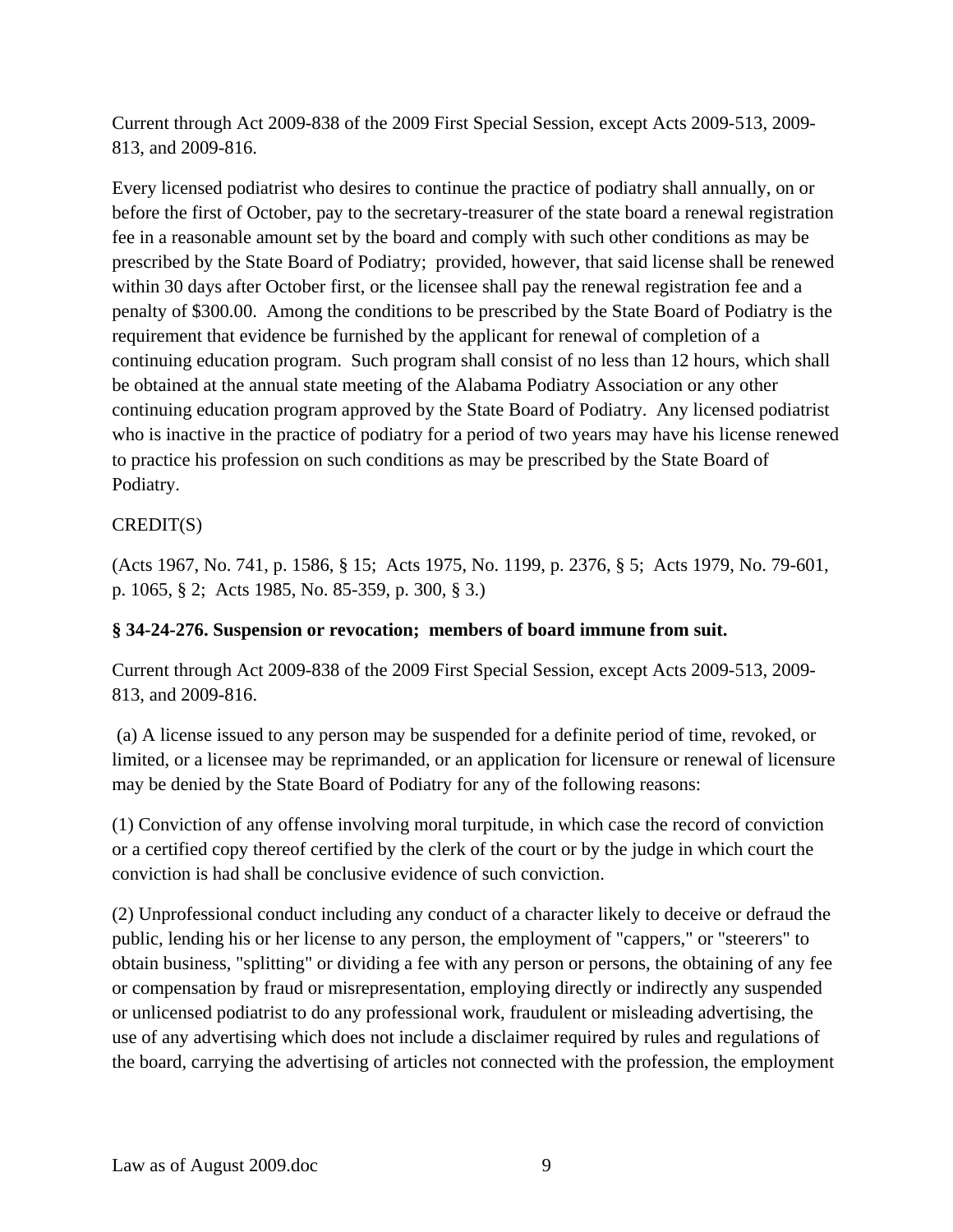of any drugs or medicines in his or her practice unless authorized to do so by the laws covering the practice of medicine of this state.

(3) Obtaining a license or certificate by fraud, deceit, or misrepresentation, whether knowingly or unknowingly practiced on the board.

(4) When the holder of a license or certificate is suffering from a contagious or infectious disease.

(5) Gross incompetency, wilful or wanton negligence or repeated negligence in the practice of podiatry.

(6) Intemperance in the use of intoxicating liquors or narcotics to such an extent as to unfit the holder of the license for the proper practice of podiatry.

(7) Failure to renew his or her license and pay any penalty prescribed in this article.

(8) Failure to comply with continuing education requirements prescribed in this article.

(9) Violating any rule or regulation promulgated by the board.

(10) Disciplinary action taken by another state based upon acts by a licensee similar to acts described in this section which results in suspension or revocation of a license or certificate to practice podiatry in another state. A certified copy of the record of the disciplinary action of the state taking such an action shall be conclusive evidence thereof.

(11) Sexual misconduct including, but not limited to, any or all of the following:

a. Engaging in or soliciting a consensual or nonconsensual sexual relationship when a podiatristpatient relationship exists.

b. Making sexual advances, requesting sexual favors, and engaging in other verbal conduct or physical contact of a sexual nature with a patient.

c. Intentionally viewing a completely or partially disrobed patient in the course of treatment if the viewing is not related to patient diagnosis or treatment according to current practice standards.

(12) Any other misconduct defined by the board.

(b) Whenever charges are preferred against any holder of a license, the board shall fix a time and place for the hearing of the same, and a copy of the charges, in writing and verified by oath, together with a notice of the time and place of hearing, shall be served upon the accused at least 10 days before the date fixed for the hearing. When personal service cannot be effected, the board shall cause to be published at least 30 days prior to the date set for the hearing, in a newspaper published in the county in which the accused was last known to practice, a notice to